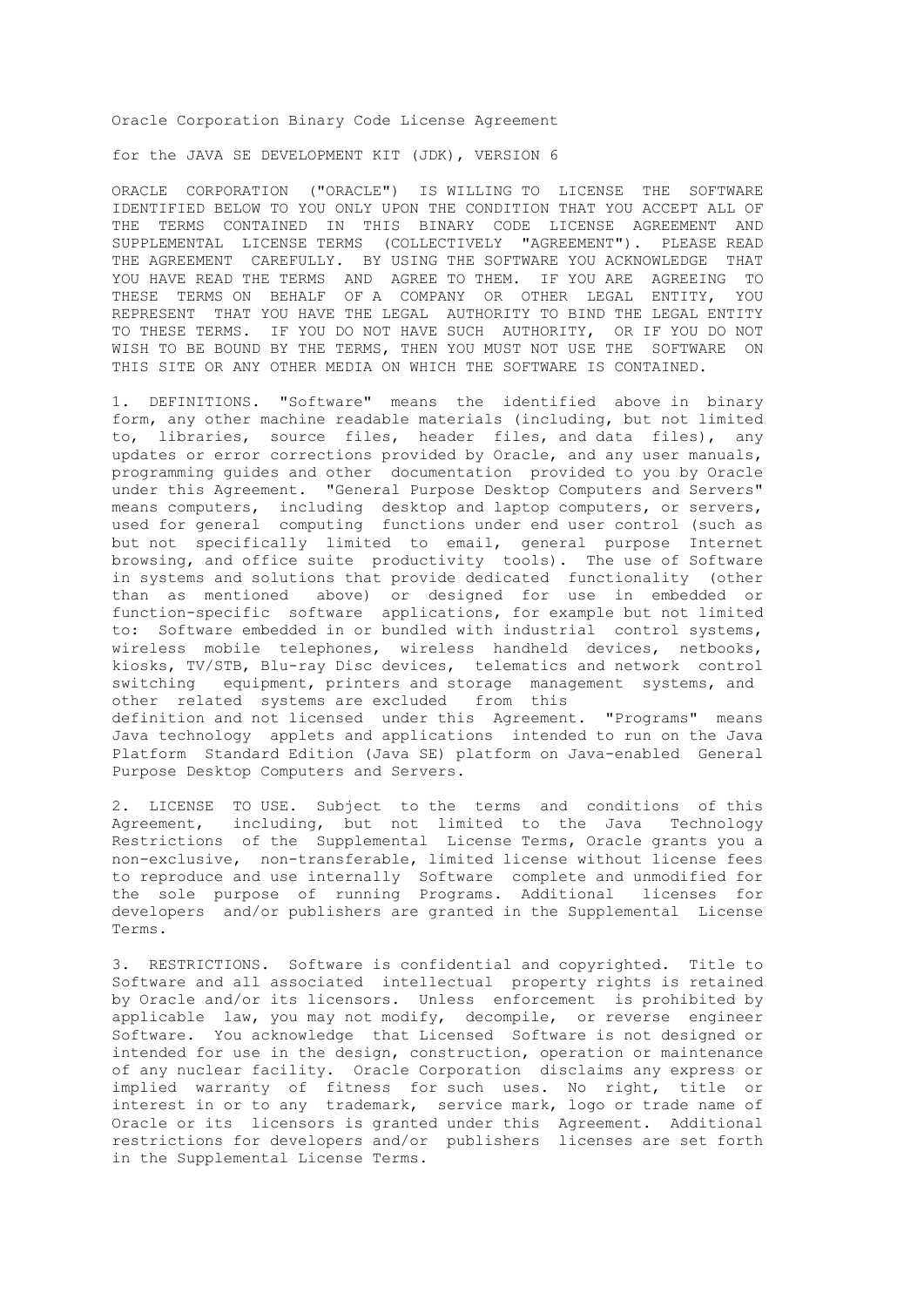4. LIMITED WARRANTY. Oracle warrants to you that for a period of ninety (90) days from the date of purchase, as evidenced by a copy of the receipt, the media on which Software is furnished (if any) will be free of defects in materials and workmanship under normal use. Except for the foregoing, Software is provided "AS IS". Your exclusive remedy and Oracle's entire liability under this limited warranty will be at Oracle's option to replace Software media or refund the fee paid for Software. Any implied warranties on the Software are limited to 90 days. Some states do not allow limitations on duration of an implied warranty, so the above may not apply to you. This limited warranty gives you specific legal rights. You may have others, which vary from state to state.

5. DISCLAIMER OF WARRANTY. UNLESS SPECIFIED IN THIS AGREEMENT, ALL EXPRESS OR IMPLIED CONDITIONS, REPRESENTATIONS AND WARRANTIES, INCLUDING ANY IMPLIED WARRANTY OF MERCHANTABILITY, FITNESS FOR A PARTICULAR PURPOSE OR NON-INFRINGEMENT ARE DISCLAIMED, EXCEPT TO THE EXTENT THAT THESE DISCLAIMERS ARE HELD TO BE LEGALLY INVALID.

6. LIMITATION OF LIABILITY. TO THE EXTENT NOT PROHIBITED BY LAW, IN NO EVENT WILL ORACLE OR ITS LICENSORS BE LIABLE FOR ANY LOST REVENUE, PROFIT OR DATA, OR FOR SPECIAL, INDIRECT, CONSEQUENTIAL, INCIDENTAL OR PUNITIVE DAMAGES, HOWEVER CAUSED REGARDLESS OF THE THEORY OF LIABILITY, ARISING OUT OF OR RELATED TO THE USE OF OR INABILITY TO USE SOFTWARE, EVEN IF ORACLE HAS BEEN ADVISED OF THE POSSIBILITY OF SUCH DAMAGES. In no event will Oracle's liability to you, whether in contract, tort (including negligence), or otherwise, exceed the amount paid by you for Software under this Agreement. The foregoing limitations will apply even if the above stated warranty fails of its essential purpose. Some states do not allow the exclusion of incidental or consequential damages, so some of the terms above may not be applicable to you.

7. TERMINATION. This Agreement is effective until terminated. You may terminate this Agreement at any time by destroying all copies of Software. This Agreement will terminate immediately without notice from Oracle if you fail to comply with any provision of this Agreement. Either party may terminate this Agreement immediately should any Software become, or in either party's opinion be likely to become, the subject of a claim of infringement of any intellectual property right. Upon Termination, you must destroy all copies of Software.

8. EXPORT REGULATIONS. All Software and technical data delivered under this Agreement are subject to US export control laws and may be subject to export or import regulations in other countries. You agree to comply strictly with all such laws and regulations and acknowledge that you have the responsibility to obtain such licenses to export, re-export, or import as may be required after delivery to you.

9. TRADEMARKS AND LOGOS. You acknowledge and agree as between you and Oracle that Oracle owns the ORACLE, SOLARIS, JAVA, JINI, FORTE, and iPLANET trademarks and all ORACLE, SOLARIS, JAVA, JINI, FORTE, and iPLANET-related trademarks, service marks, logos and other brand designations ("Oracle Marks"), and you agree to comply with the Third Party Usage Guidelines for Oracle Trademarks currently located at http://www.oracle.com/html/3party.html. Any use you make of the Oracle Marks inures to Oracle's benefit.

10. U.S. GOVERNMENT RESTRICTED RIGHTS. If Software is being acquired by or on behalf of the U.S. Government or by a U.S.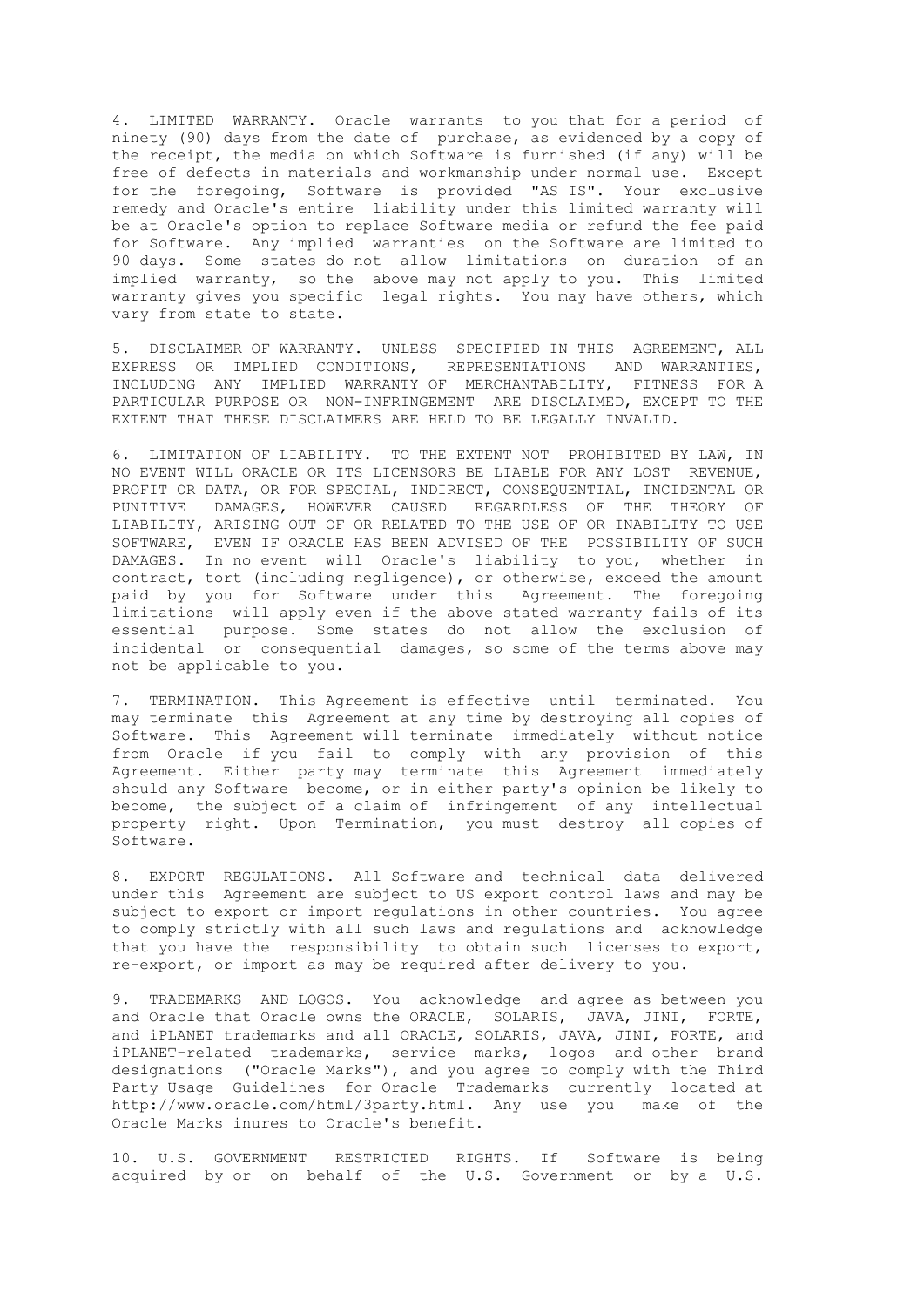Government prime contractor or subcontractor (at any tier), then the Government's rights in Software and accompanying documentation will be only as set forth in this Agreement; this is in accordance with 48 CFR 227.7201 through 227.7202-4 (for Department of Defense (DOD) acquisitions) and with 48 CFR 2.101 and 12.212 (for non-DOD acquisitions).

11. GOVERNING LAW. Any action related to this Agreement will be governed by California law and controlling U.S. federal law. No choice of law rules of any jurisdiction will apply.

12. SEVERABILITY. If any provision of this Agreement is held to be unenforceable, this Agreement will remain in effect with the provision omitted, unless omission would frustrate the intent of the parties, in which case this Agreement will immediately terminate.

13. INTEGRATION. This Agreement is the entire agreement between you and Oracle relating to its subject matter. It supersedes all prior or contemporaneous oral or written communications, proposals, representations and warranties and prevails over any conflicting or additional terms of any quote, order, acknowledgment, or other communication between the parties relating to its subject matter during the term of this Agreement. No modification of this Agreement will be binding, unless in writing and signed by an authorized representative of each party.

## SUPPLEMENTAL LICENSE TERMS

These Supplemental License Terms add to or modify the terms of the Binary Code License Agreement. Capitalized terms not defined in these Supplemental Terms shall have the same meanings ascribed to them in the Binary Code License Agreement . These Supplemental Terms shall supersede any inconsistent or conflicting terms in the Binary Code License Agreement, or in any license contained within the Software.

A. Software Internal Use and Development License Grant. Subject to the terms and conditions of this Agreement and restrictions and exceptions set forth in the Software "README" file incorporated herein by reference, including, but not limited to the Java Technology Restrictions of these Supplemental Terms, Oracle grants you a non-exclusive, non-transferable, limited license without fees to reproduce internally and use internally the Software complete and unmodified for the purpose of designing, developing, and testing your Programs.

B. License to Distribute Software. Subject to the terms and conditions of this Agreement and restrictions and exceptions set forth in the Software README file, including, but not limited to the Java Technology Restrictions of these Supplemental Terms, Oracle grants you a non-exclusive, non-transferable, limited license without fees to reproduce and distribute the Software, provided that (i) you distribute the Software complete and unmodified and only bundled as part of, and for the sole purpose of running, your Programs, (ii) the Programs add significant and primary functionality to the Software, (iii) you do not distribute additional software intended to replace any component(s) of the Software, (iv) you do not remove or alter any proprietary legends or notices contained in the Software, (v) you only distribute the Software subject to a license agreement that protects Oracle's interests consistent with the terms contained in this Agreement, and (vi) you agree to defend and indemnify Oracle and its licensors from and against any damages, costs, liabilities, settlement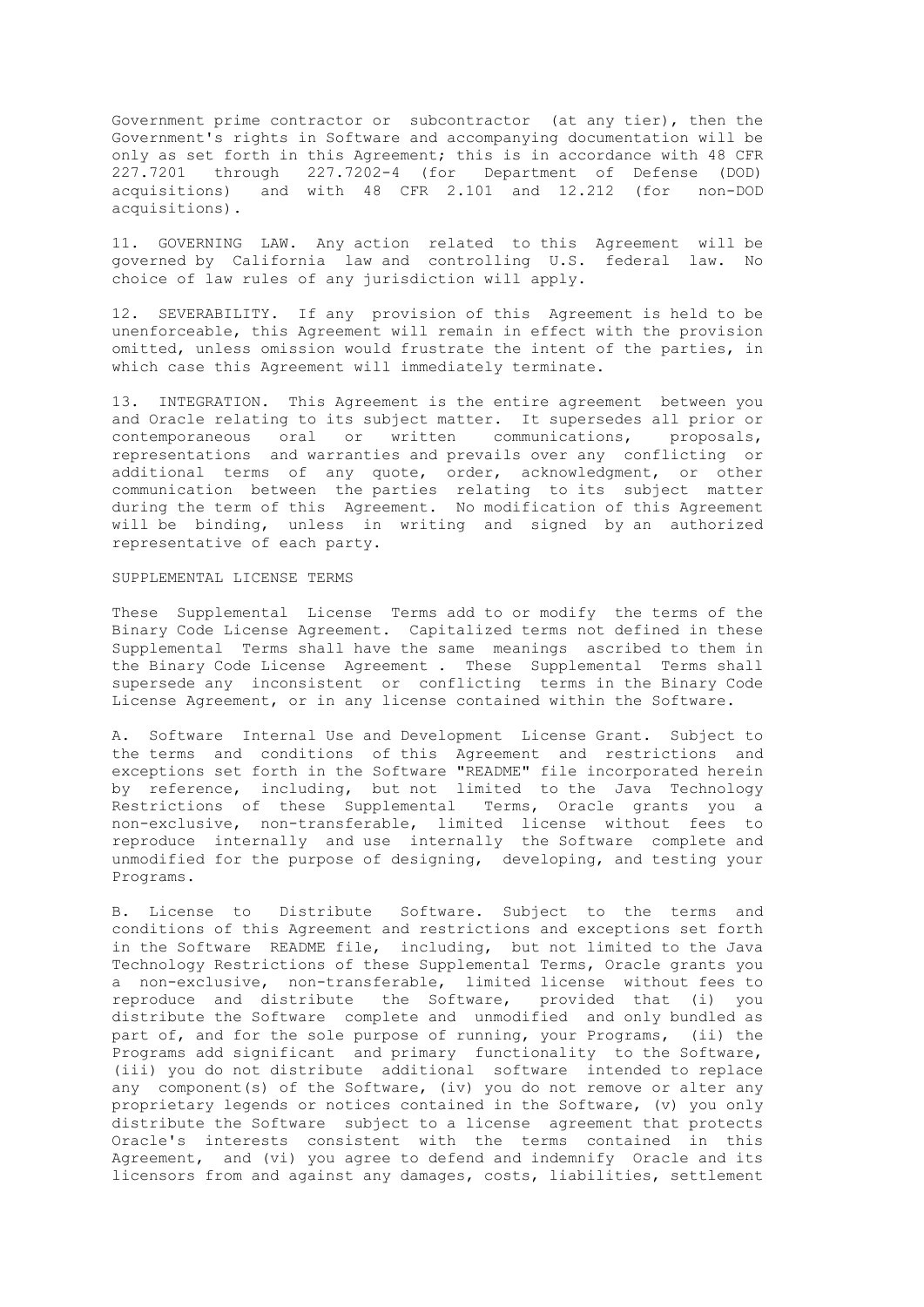amounts and/or expenses (including attorneys' fees) incurred in connection with any claim, lawsuit or action by any third party that arises or results from the use or distribution of any and all Programs and/or Software.

C. License to Distribute Redistributables. Subject to the terms and conditions of this Agreement and restrictions and exceptions set forth in the Software README file, including but not limited to the Java Technology Restrictions of these Supplemental Terms, Oracle grants you a non-exclusive, non-transferable, limited license without fees to reproduce and distribute those files specifically identified as redistributable in the Software "README" file ("Redistributables") provided that: (i) you distribute the Redistributables complete and unmodified, and only bundled as part of Programs, (ii) the Programs add significant and primary functionality to the Redistributables, (iii) you do not distribute additional software intended to supersede any component(s) of the Redistributables (unless otherwise specified in the applicable README file), (iv) you do not remove or alter any proprietary legends or notices contained in or on the Redistributables, (v) you only distribute the Redistributables pursuant to a license agreement that protects Oracle's interests consistent with the terms contained in the Agreement, (vi) you agree to defend and indemnify Oracle and its licensors from and against any damages, costs, liabilities, settlement amounts and/or expenses (including attorneys' fees) incurred in connection with any claim, lawsuit or action by any third party that arises or results from the use or distribution of any and all Programs and/or Software.

D. Java Technology Restrictions. You may not create, modify, or change the behavior of, or authorize your licensees to create, modify, or change the behavior of, classes, interfaces, or subpackages that are in any way identified as "java", "javax", "sun" or similar convention as specified by Oracle in any naming convention designation.

E. Distribution by Publishers. This section pertains to your distribution of the Software with your printed book or magazine (as those terms are commonly used in the industry) relating to Java technology ("Publication"). Subject to and conditioned upon your compliance with the restrictions and obligations contained in the Agreement, in addition to the license granted in Paragraph 1 above, Oracle hereby grants to you a non-exclusive, nontransferable limited right to reproduce complete and unmodified copies of the Software on electronic media (the "Media") for the sole purpose of inclusion and distribution with your Publication(s), subject to the following terms: (i) You may not distribute the Software on a stand-alone basis; it must be distributed with your Publication(s); (ii) You are responsible for downloading the Software from the applicable Oracle web site; (iii) You must refer to the Software as JavaTM SE Development Kit 6; (iv) The Software must be reproduced in its entirety and without any modification whatsoever (including, without limitation, the Binary Code License and Supplemental License Terms accompanying the Software and proprietary rights notices contained in the Software); (v) The Media label shall include the following information: Copyright 2006, 2010, Oracle Corporation All rights reserved. Use is subject to license terms. Oracle, Sun, Sun Microsystems, the Sun logo, Solaris, Java, the Java Coffee Cup logo, J2SE, and all trademarks and logos based on Java are trademarks or registered trademarks of Oracle Corporation in the U.S. and other countries. This information must be placed on the Media label in such a manner as to only apply to the Oracle Software; (vi) You must clearly identify the Software as